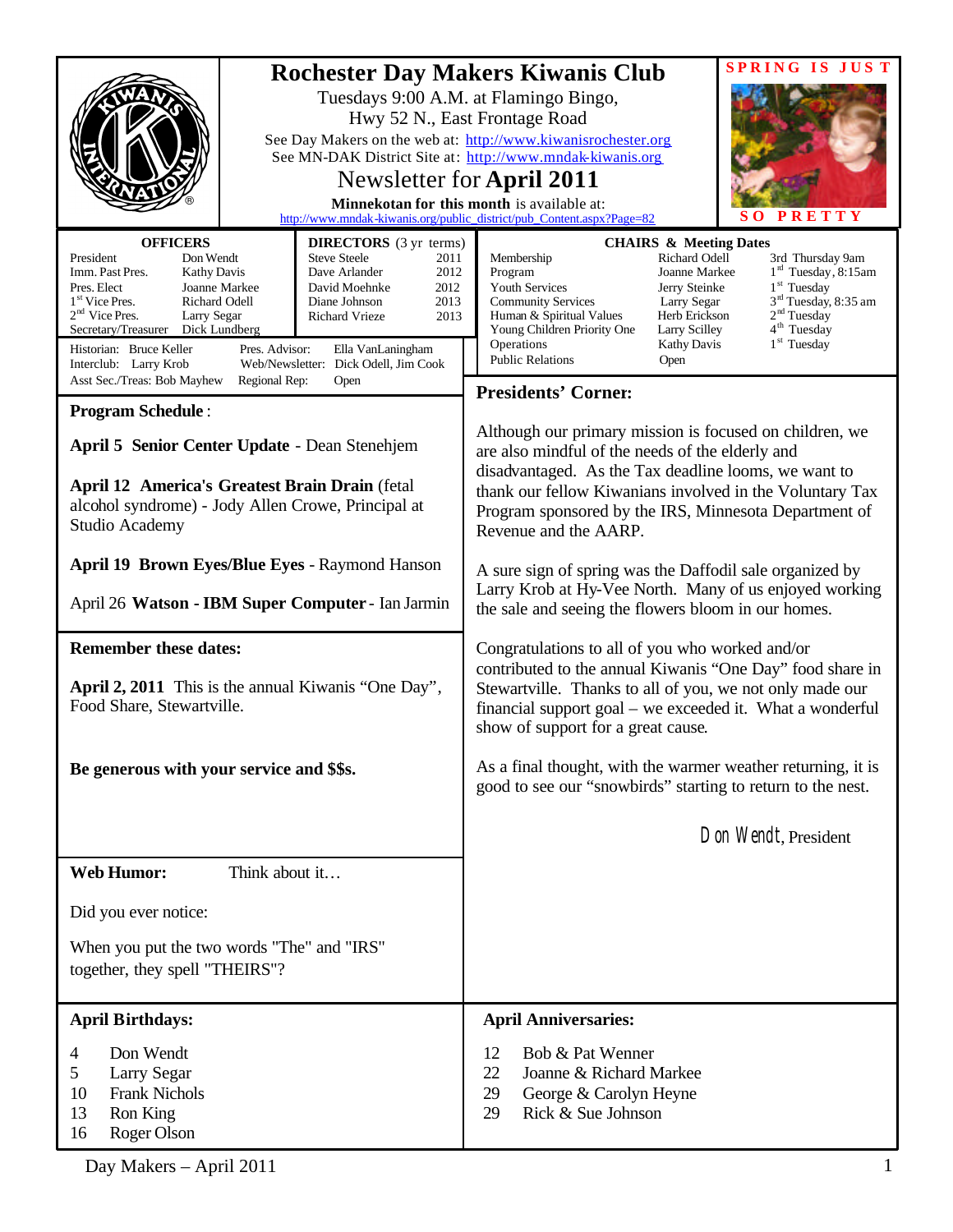## **Secretary/Treasurer's Report – March 2011**

| <b>Bank Balance 2/28/11:</b>   |                | \$16,144.38 |
|--------------------------------|----------------|-------------|
| <b>Administrative Account:</b> |                | \$15,261.35 |
| Service Account:               | $\mathbb{S}^-$ | 926.34      |
| Hockey/YCPO:                   | $\mathbb{S}^-$ | 81.94       |
| Bike Repair:                   | \$             | 89.67       |
| K-Family                       | \$             | $-88.00$    |
| Chili Feed                     | S              | $-126.92$   |

**Day Makers on leave:**Merlyn Jeche, Ron King, Sara King, Paul Lamoreux

**February Service Hour Statistics:** 1,191 hours by 47 members, 55% Participation.

There was no board meeting in March

Richard Lundberg, Secretary/Treasurer

# **Library Story Time:**

"Don't forget to go by the library and check out the new books and take one home for Grandma to read to you."



And she is four … Addison Hedrick (Odell).

# **Kiwanis Mission Statement:**

**Kiwanis is a global organization of volunteers dedicated to changing the world one child and one community at a time.**

## **Cutest Baby Contest Continues:**

"Grandpa, if you need any help with your newsletter on the computer, just let me know."



And she is only 2 years old….Scarlett Hedrick (Odell).

## **Membership Committee:**

"Kiwanis is a Verb" booklet is now available with a great collection of Kiwanis essays, traditions, leadership, pancake thoughts and a Kiwanis IQ test. 58 pages

"Leaders are like eagles, they don't flock. You have to find them one at a time."

Membership meeting at Perkins South, Thurs, 9am, 4/21,

**Web Humor:** Blonde Joke of the Week

A blonde was quite fascinated by a thermos in a Target store, so she picked it up & took it to the clerk to ask what it was.

The clerk said, 'Why, that's a thermos..... It keeps hot things hot, And cold things cold.'

'Wow, said the blonde, 'that's amazing... I'm going to buy it!' So she bought the thermos and took it to work the next day.

Her boss saw it on her desk. 'What's that,' he asked? 'Why, that's a thermos... It keeps hot things hot and cold things cold,' she replied..

Her boss inquired, 'What do you have in it?' The blond replied...'Two popsicles and some coffee.'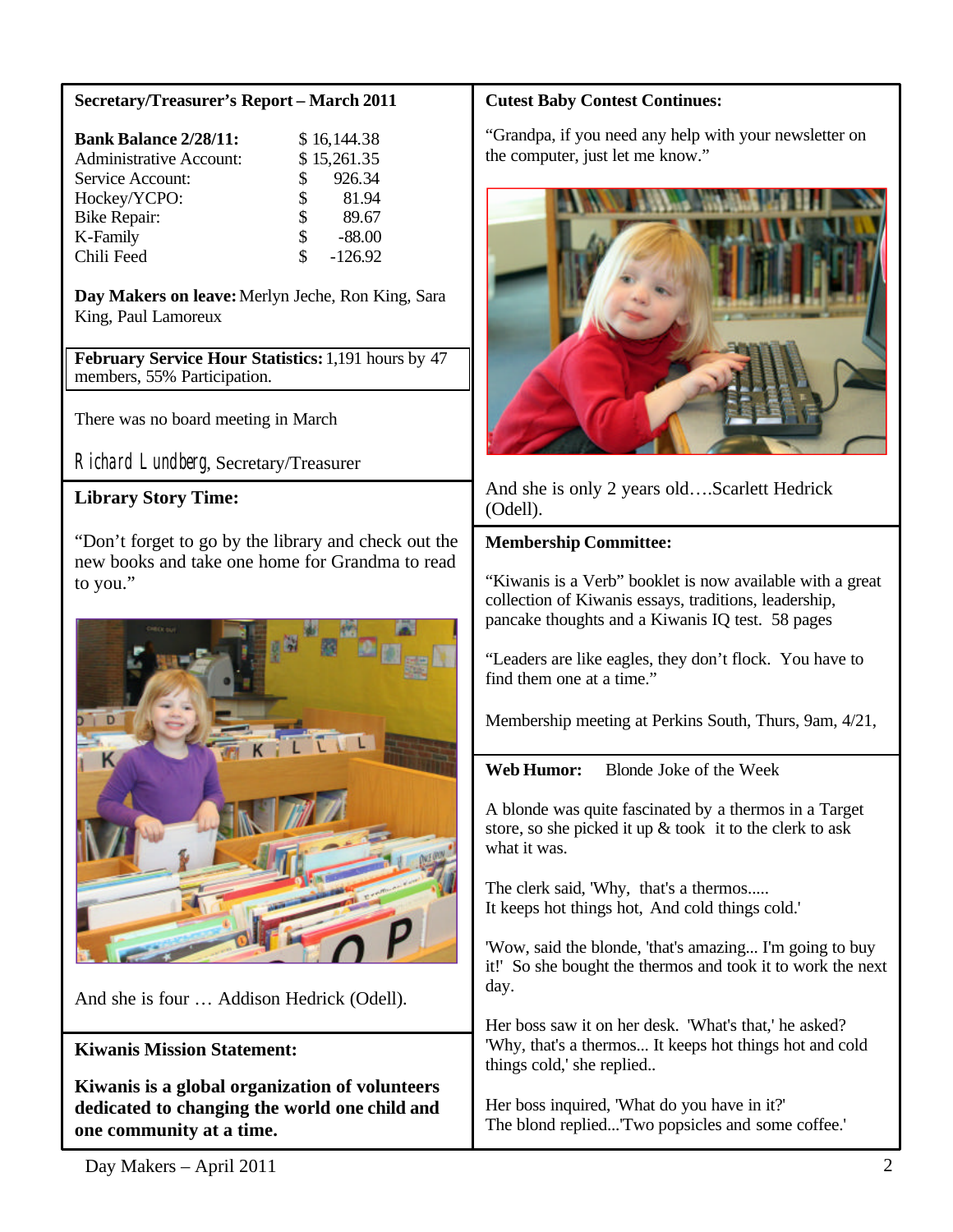### **Kiwanis Chili Feed**:

Rochester Kiwanis Clubs sponsored and worked a Chili Feed Day for the Senior Center on March 6<sup>th</sup>. Thanks to all the Day Maker volunteers. Once again we enjoyed selling, buying, donating tickets and working at the event. The chili feed this year was another success. The Day Makers alone were able to raise \$1223.00 for the Senior Center. Without the support of all the Rochester Kiwanis Clubs, events like this would not be possible.

Serving Line keeps things moving.



Day Makers take a well deserved break.



Cook, serve, clean up and document.



Thank you all again for helping out. Judy Lien, Chili Feed Chair

#### **Kiwanis Reading Programs:**

These photos are from the Pinewood Reading Program (K-5th grade) and the Kindergarten A to Z Blitz which went from October to February.



Fourteen Kindergarten students received Kiwanis Achievement Certificates for learning their Capital and Small letters, plus knowing the letter sounds.



Jim Cook, Jack and Judy Zierdt, Jim Kivi, Ruth and Dick Vrieze were all contributors these activities.

Many Thanks!

Dick Vrieze